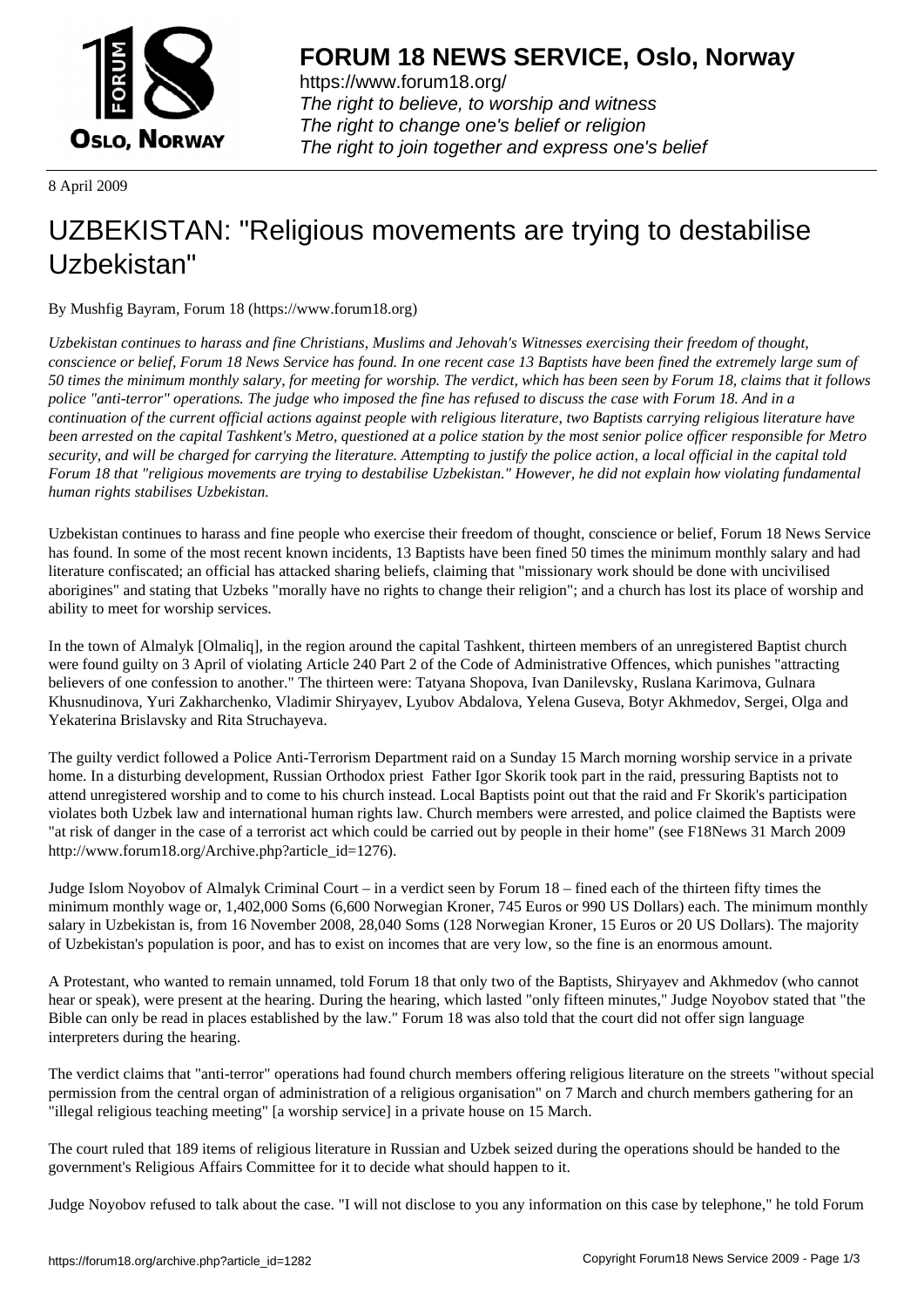The state Religious Affairs Committee also, as usual, refused to talk about this and other cases to Forum 18 on 7 April.

Hostility to people with religious literature continues

As was seen in the Almalyk case verdict, Uzbek authorities seem to be particularly hostile at present to people possessing religious literature. In Tashkent, Hamza District Police detained Ilgiz Bikkinin, a 66 year-old man and Vera Prokhorova, 54 year-old woman, members of an unregistered Baptist Church, on 5 April in a Metro station. A Bible, a New Testament in Uzbek, a Bible in Kazakh, six other Christian books, and thirty leaflets were confiscated from the two Baptists. They were then taken to Shaykhantakhur District Police's Unit for Guarding the Metro, where they were questioned by Police Major Vakhob Akhmonov. He is the senior police officer responsible for guarding Tashkent's Metro, a source wishing to remain unnamed told Forum 18.

A case under Articles 184-2 and 240 of the Code of Administrative Offences is being prepared, for action by Hamza District Police, Protestants told Forum 18. Article 184-2 punishes "illegal production, import, storage or distribution of religious literature" and Article 240 punishes "violation of the Religion Law". This is the latest in a series of nationwide actions against people with religious literature (see F18News 2 April 2009 http://www.forum18.org/Archive.php?article\_id=1278). Religious literature of all faiths remains under tight state control, even for texts such as the Koran and the Bible (see F18News 1 July 2008 http://www.forum18.org/Archive.php?article\_id=1153).

Police Major Akhmonov would not say whether any charges were being prepared against the Baptists. "We are still investigating the case," he told Forum 18 on 7 April. Asked whether people can carry religious books authorised by the authorities Akhmonov said, "They can carry only personal books. The Baptists had too many with them." He said the books were sent to the state Religious Affairs Committee for an expert opinion.

"Of course" people can carry their personal books, Alisher (he did not give his last name) from Hamza District Hokimat (Administration) told Forum 18 on 7 April. "However, as you may know, it is prohibited in Uzbekistan to distribute religious literature."

Attempting to justify the police action, Alisher stated: "Please understand that religious movements are trying to destabilise Uzbekistan." He did not explain how violating fundamental human rights stabilises Uzbekistan.

State media promotion of intolerance continues

The state-controlled media continues to be used to promote intolerance of religious minorities. Dilorom Kasymova, of the Chirchik [Chirchiq] Hokimat (Executive authority), has attacked the town's registered Jehovah's Witnesses, the 12.uz Uzbek news service reported on 1 April. Attacking "street preachers," Kasymova told the local press that Jehovah's Witnesses talk to people on the streets on religious topics, by which they "violate their own Charter and several articles of Uzbekistan's law." According to Kasymova "religious rites, spiritual talks, preaching and holding religious services must be done in the place of legal address of a religious organisation." She was also reported as saying that "missionary work should be done with uncivilised aborigines not with those who have firm convictions. Uzbeks are born Muslims, and Jehovah's Witnesses are trying to convert them to their faith."

Chirchik, which is close to Tashkent, is the only place in Uzbekistan where the Jehovah's Witnesses have a legally registered community and place of worship. If they lose registration, Jehovah's Witnesses have feared that all their religious activities in Uzbekistan will be banned (see F18News 21 August 2007 http://www.forum18.org/Archive.php?article\_id=1009). The state-controlled mass media is used to encourage intolerance of religious groups the government dislikes, and opposition to freedom of religion or belief in the country (see F18News 12 January 2009 http://www.forum18.org/Archive.php?article\_id=1239).

Kasymova told the press that all the religious organisations functioning in Chirchik have been officially registered. "This means there are no conflicting points in charters of those organisations with the law. We also monitor, arbiter and keep contacts with them so there are no frictions between confessions."

Kasymova told Forum 18 on 8 April that Jehovah's Witnesses are involved in proselytism, which is prohibited. She insisted that they are "imposing" their religious views on people. Asked whether ethnic Uzbeks had the right to obtain information on other faiths and freedom to choose one if they wanted to do so, she said: "Under the Constitution, Uzbeks have the right to do so but not morally, since they are born as Muslims." When Forum 18 tried to ask Kasymova about her comments in the press she, excused herself saying that she could "not use the official telephone line for an interview," and hung up.

Wearing of prayer caps attacked, internet room prayers banned

The eastern Andijan [Andijon] Region's security agencies are making efforts to "eradicate" white prayer caps, Uznews reported in early April. From the middle of March, sellers of white caps in front of mosques and in bazaars were banned from selling them. "We were approached by Police, and officially declared to that we must not sell white caps," one man selling various religious accessories